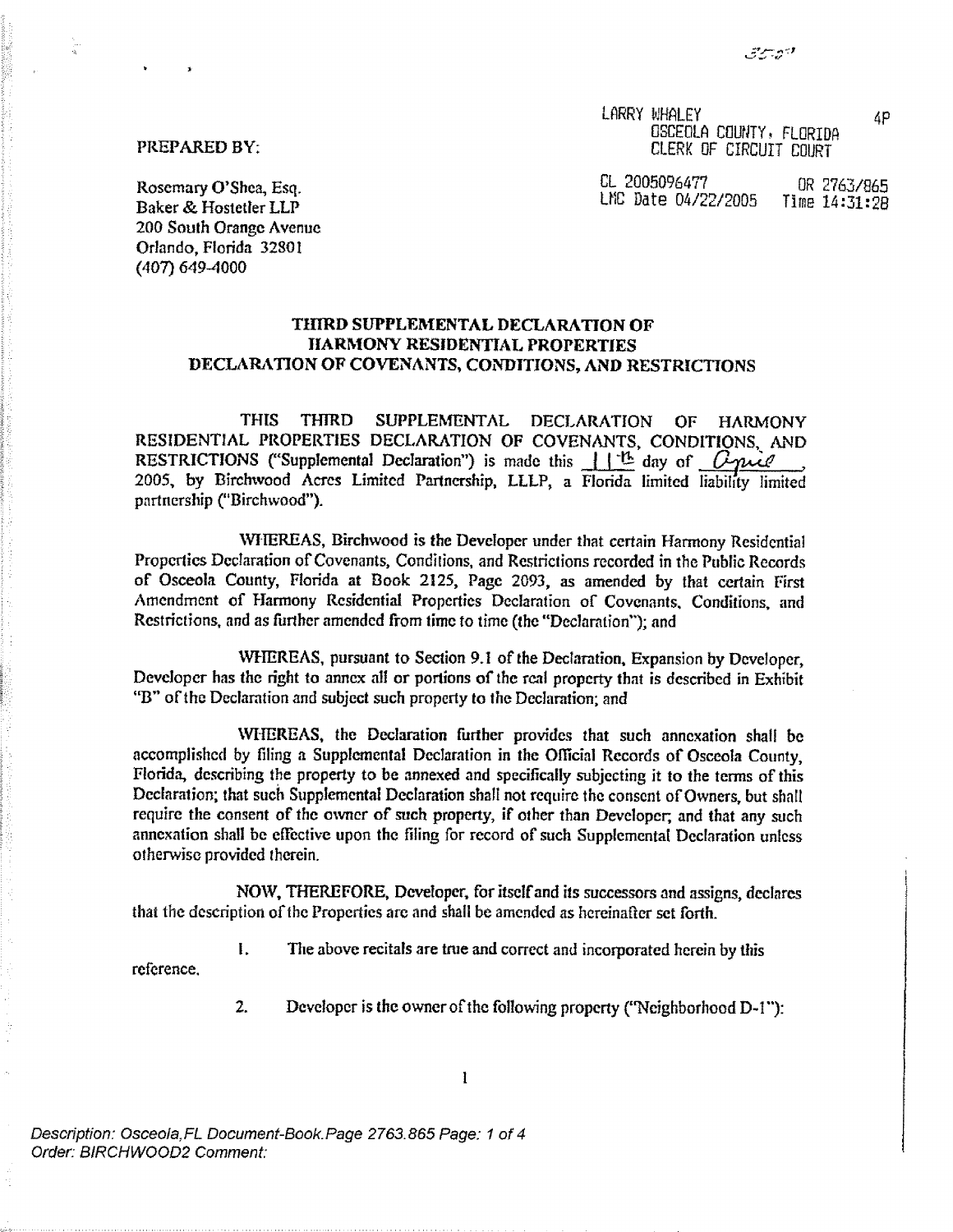## CL 2005096477 OR 2763/866

**Neighborhood D-t according to the Plat of Birchwood Neighborhood D- <sup>1</sup> recorded in Plat Book 17, at Pages 80 through 81, of the Public Records of Osceola County, Florida\_**

**3. Neighborhood D-l is hereby included in the Properties and shall be** tr**eated for all purposes under the Declaration as included** <sup>i</sup>**n Exhibit "A" of the Declaration, and is hereby expressly subjected to the terms of the Declaration.**

**4. The terms and conditions of this Supplemental Declaration shall run with the land and the bene**fi**ts and burdens hereof and of the Declaration shall bind and inure to the** benefit of the owners of the Properties, and any owner or occupant of other lands governed by the **Declaration, and their successors, tenants and assigns.**

**5. To the extent that any provisions of the Declaration are different from or in contravention of matters set** *fo*rt*h* <sup>i</sup>**n this Supplemental Declaration, this Supplemental Declaration shall control as indicating** the **intent of the Developer. All other terms of the Declaration shall remain in fall force and effect . All capitalized terms that are not defined herein shall be given the meaning ascribed thereto in the Declaration.**

**[Remainder** of Fags **Intentionally** Left Blank.]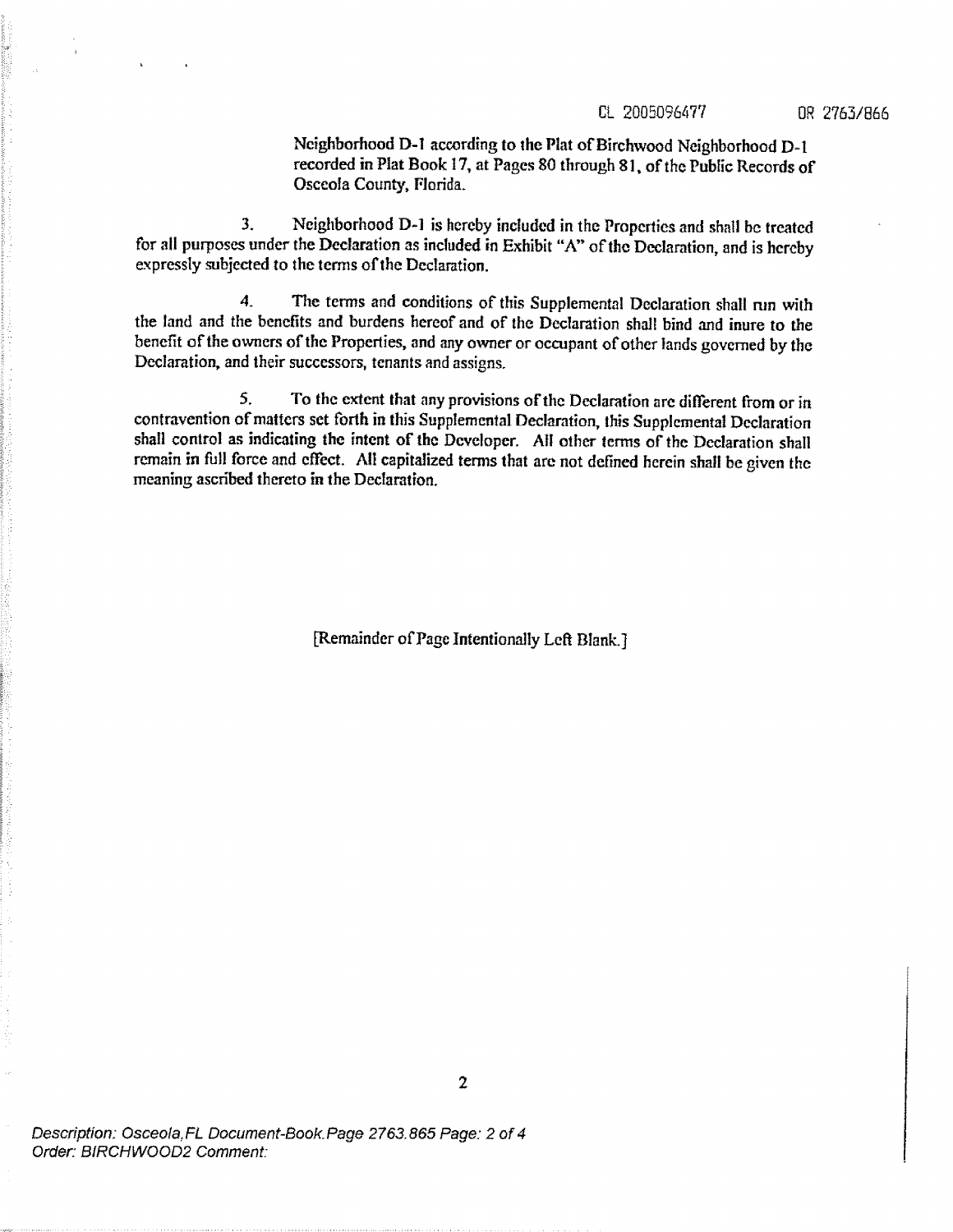*IN WITNESS WHEREOF*, Developer has caused these presents to be executed on the day **and year** i**ndicated below.**

## DEVELOPER:

**Birchwood** Acres Limited **Pa**rt**nership,** LLLP, **a Florida limited liability limited partnership**

**ADDRESS. 3500 Harmony Square Drive West Harmony, Florida 34733**

> By: Three E Corporation, a Florida corporation,  $\mu$ s general partne $\mathcal{P}$

*By:* Name. James L. Lenfz<br>Title: President [CORPORATE SEAL]

Vitness KENTON U. FOREMAN

Name*Printed* Witkes  $DeG$  $J$ *A* $\tau$ 

Name Printed

*Description : Osceola,FL Document-Book. Page* 2763.865 *Page: 3 of 4 Order.'* BIRCHWOOD2 *Comment.*